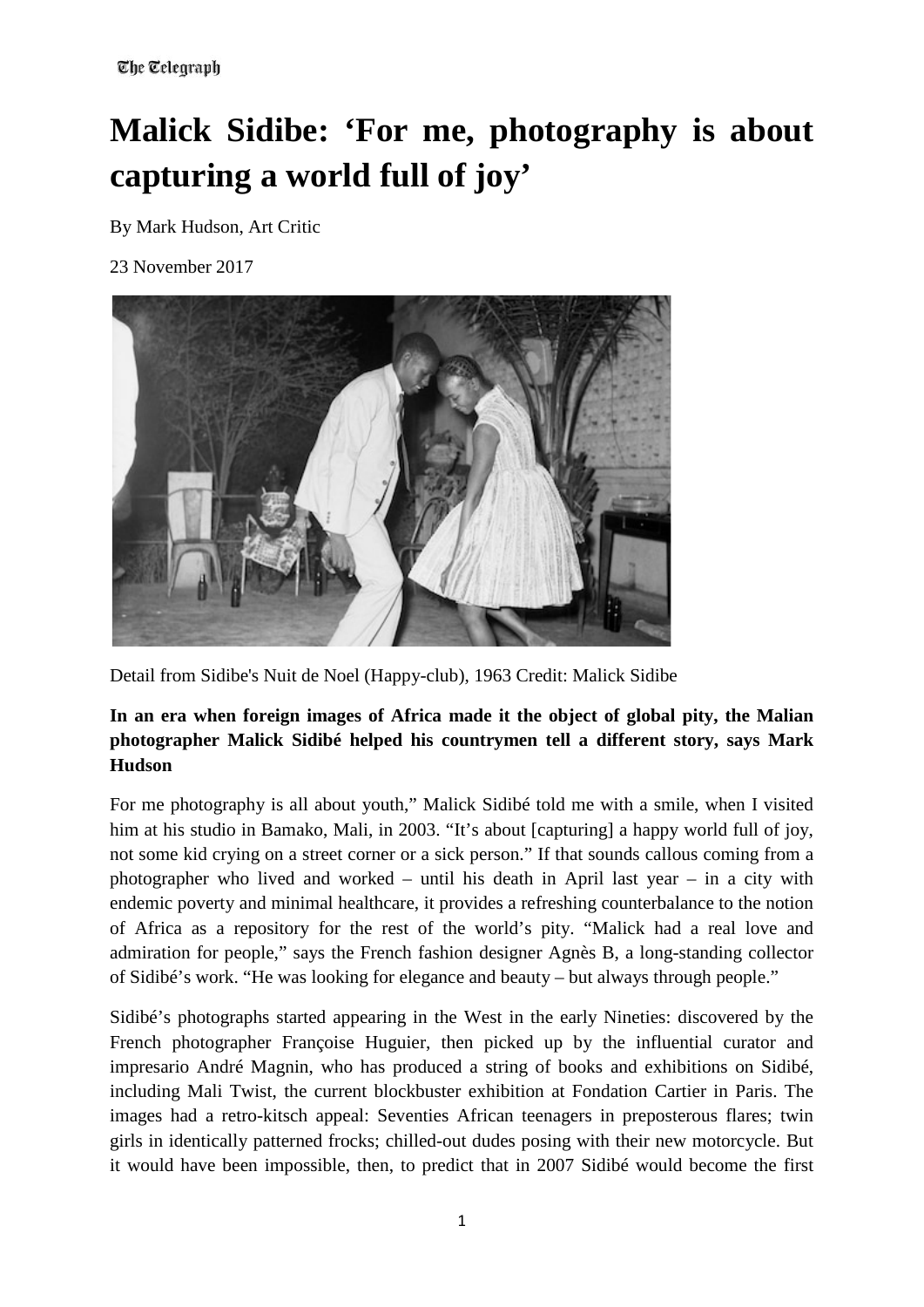#### The Telegraph

photographer (let alone the first African) to win the Golden Lion for Lifetime Achievement at the Venice Biennale, or that his [death](http://www.telegraph.co.uk/obituaries/2016/04/28/malick-sidib-photographer--obituary/) would make national news in Britain.



Pique-nique à la chaussée, 1972 Credit: Malick Sidibe

Indeed, where 20 years ago the notion of an "African photographer" barely existed in the international consciousness, some of Sidibé's images are now considered among the most romantic and evocative ever taken; icons of his continent's cultural emancipation. His Nuit de Noël – hailed by Time magazine as among the 50 most influential images of all time – is a prime example. "People love that photograph," says Agnès B, who has reproduced the image of a young couple dancing, their foreheads touching, on a range of T-shirts. "It has a graciousness and an elegance. You can look at those two young people forever."

Sidibé's studio stood, for more than five decades, in a poor area of the Malian capital where sheep and goats roamed among the tin-roofed buildings. A charming, modest, amiable man, Sidibé took to sitting in a wooden armchair placed outside his door, and would strike up conversation with whoever happened to pass by.

Inside the cramped studio were shelves crowded with dust-encrusted Rolleiflex cameras and neatly labelled negative boxes, some dating back to the Fifties. Prints that might now be worth thousands on the western art market were roughly pinned to the outside wall, exposed to the elements. Having lived in West Africa myself, I had, until I met Sidibé, regarded the vogue for his images with a degree of scepticism: weren't his Western admirers merely laughing – perhaps without realising it – at the quaintness of the society he portrayed?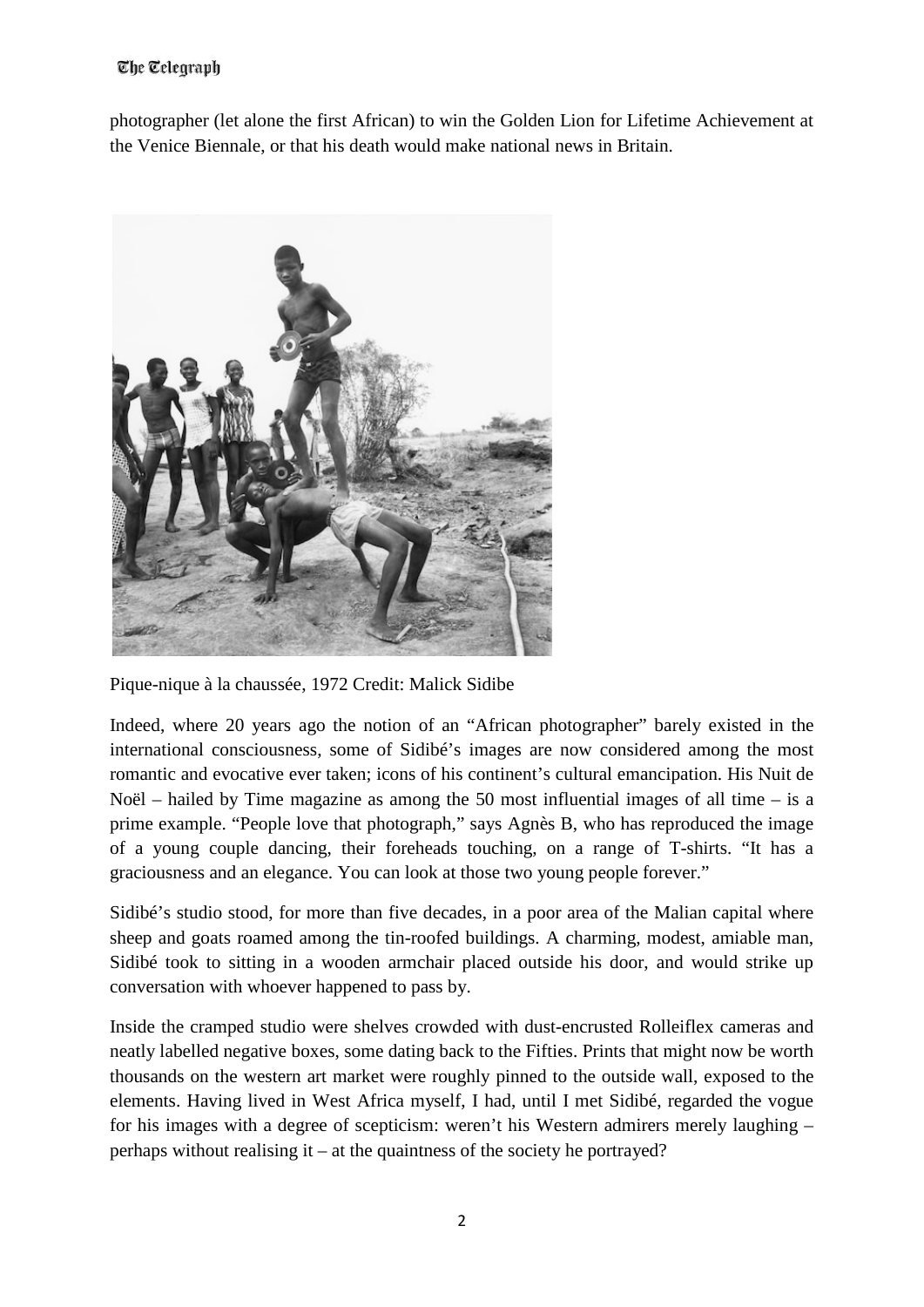#### The Telegraph



Un gentleman en position, 1980 Credit: Malick Sidibe

Yet as we sat outside his studio, the kind of people seen in his photographs were continually passing: the girl with the straightened, crimson-dyed hair; the small mustachioed man with the tweed jacket and side-parting. Having come to Bamako from all parts of this vast, landlocked country, they wanted to show that they'd established themselves and achieved the fruits of modernity. To do so, they had themselves shot by Sidibé, their neighbour, sporting the fashions or holding the objects that told that story.

Sidibé's greatest gift was arguably as an observer of urbanisation – a process that saw the population of cities such as Bamako expand more than tenfold after the Second World War – perhaps because he was himself a product of that same experience. Born in 1936, in Soloba, a remote village in southern Mali (then the French Sudan) and a talented artist from early childhood, he moved to Bamako to study at the Institut National des Arts. "I couldn't believe the city," he recalled to me. "Everywhere I looked there was so much going on and it was so noisy. I asked myself, how will I survive?"

Having begun his studies as a painter and jeweller he was asked to decorate the studio of a French photographer known locally as Gégé la Pellicule (from the French word for a roll of film). Sidibé became the Frenchman's apprentice, taking over when Gégé returned to France in 1960.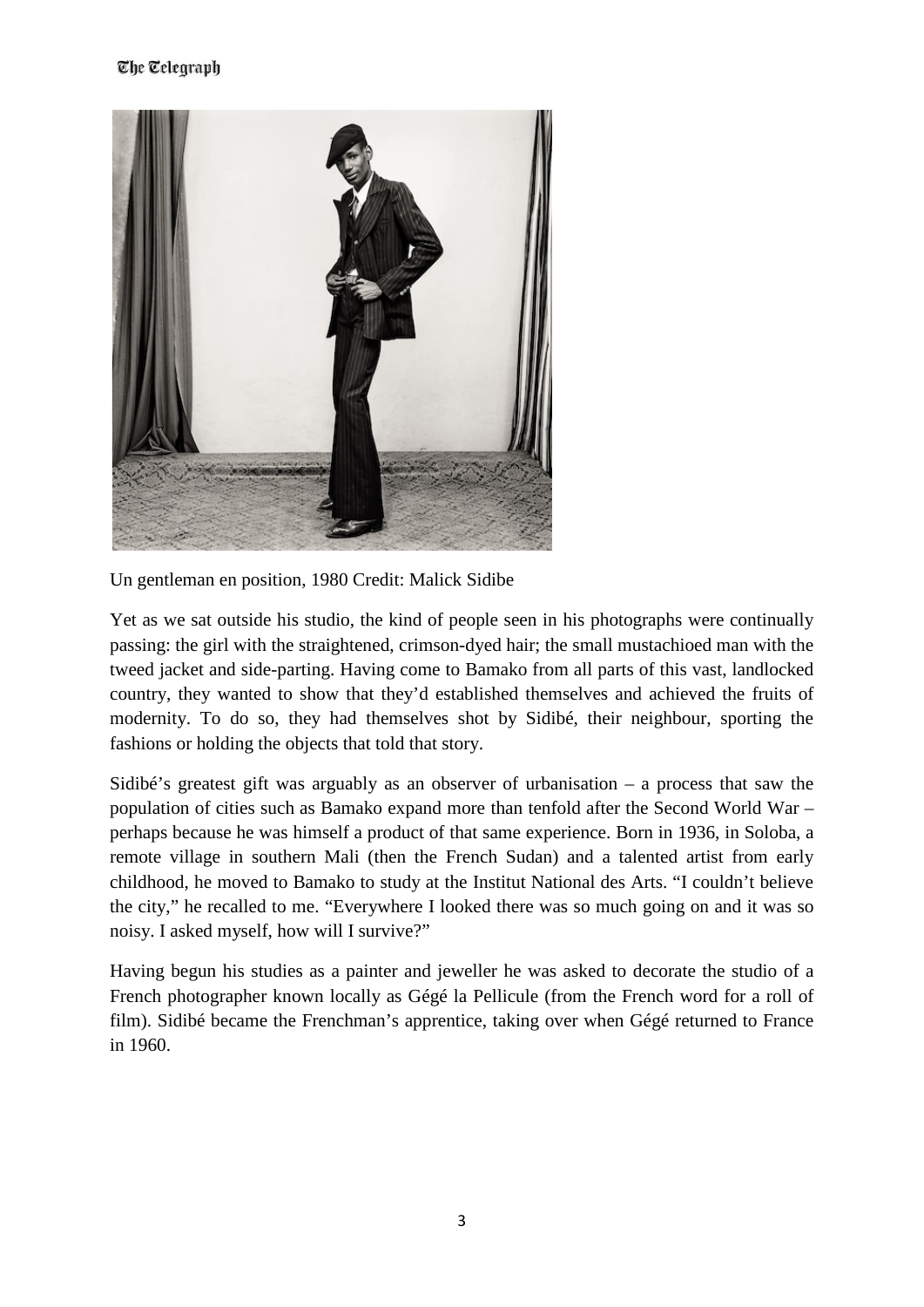

Regardez-moi!, 1962 Credit: Malick Sidibe

That year, Mali's independence from [France h](http://www.telegraph.co.uk/travel/destinations/europe/france/)eralded the golden age of African studio photography and Sidibé wasn't the only photographer providing portraits for the newly confident continent. Every major African city had a few such snappers; indeed, in Bamako itself there was another photographer, the slightly older Seydou Keïta, whose gift for the classic studio portrait rivalled Sidibé's.

What made the younger photographer unique, though, was his personal mission to record youth culture. Every weekend, he'd head off on his bicycle and photograph youth groups with quirky names such as the Black Socks, the Sputniks and les Djentlemans who vied with each other to wear the coolest outfits and listen to the hippest music.

"After independence in 1960, there was a carefree spirit among the youth," Sidibé maintained. "People turned towards Western music and that allowed boys and girls to get much closer than they had been in our traditional way of life. Young people organised their own "dance parties" with records. I would go to up to four in a single night, because I felt I had to capture these images."